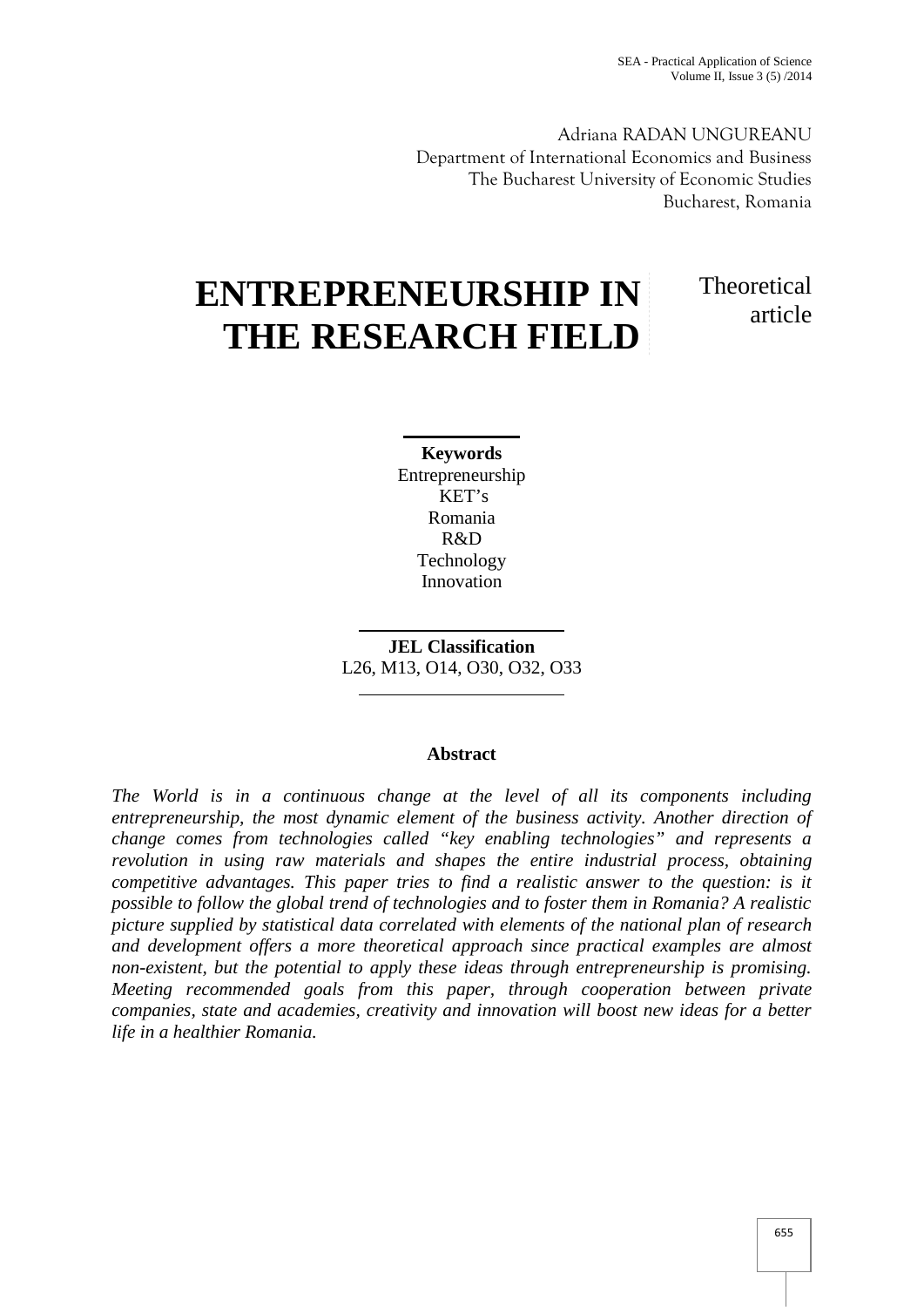## **1. Introduction**

The World is in a continuous movement and change at the level of all its components including entrepreneurship, the most dynamic element of the business activity. Another direction of change comes from technologies used in the industrial process. The new technologies called "key enabling technologies" (KET's) represent a fundamental change in using raw materials and shaping the entire industrial process to obtain new products.

KET's are multidisciplinary, combining new discoveries of physics, electronics, photonics, chemistry, information technology.

Entrepreneurship has to adapt to the new changes in order to direct and organize them.

The research and development (R&D) activity is now close to the industrial process, making it a component of the production chain controlled by the entrepreneur, the one who is responsible for the entire process of investment, research, production and distribution.

In fact the responsibility is collective at the level of the team which is cooperating intensely to identify the competitive advantages.

Innovation and creativity are key elements of R&D to bring the KET's into the final product in order to achieve higher performances. The transfer of information between the research team and the entrepreneurs is critical for obtaining an optimal industrial value chain, thus the entrepreneurs and researchers have to build a good communication. The management of an innovative activity supposes a new form of organizing system, bringing the right people to meet together and exchange ideas.

Enabling KET's into the Romanian industrial landscape it is the best way to take advantage of the innovation capacity and creativity of the Romanian labour and to obtain a prosperous life.

This paper focuses on the importance of entrepreneurship in the R&D activity and the possibility to implement KET's in Romania. As methodology there were used statistical data correlated with elements from the national plan of R&D. The approach is more theoretical since practical examples are almost non-existent, but the potential to apply these ideas is promising.

The paper has three main parts: the first one presents a literature review about concepts as entrepreneurship, technologies and KET's, management of innovation activities, importance of using KET's to obtain competitive advantages; the second part focuses on implementing KET's in Romania; the third part reflects some conclusions of this paper.

## **2.How can KET's help entrepreneurship?**

The World Economic Forum (2014, pp.10-15) defines entrepreneurship as a way to identify

opportunities beyond the resources already controlled by a company. The same authorized entity (World Economic Forum, 2014) mentions that there are three core factors to foster entrepreneurial culture: attitude, skills and cultural/social framework. A Forum's survey (2014, p.15) revealed that the main reasons towards entrepreneurship are: independent working style, creation of something innovative as a concrete offer or idea and challenge. Earning money as a reason was voted by not so many people (38% of respondents) that shows the people's desire to explore their own ideas, to manifest freedom by controlling the others more than gaining financial advantages.

These ideas conduct to another definition of the entrepreneurship as a new way of expression which can help the entire society, through new ideas, jobs and an offer for a better life.

On the other way, the same survey of the World Economic Forum (2014, p.15) finds that the entrepreneurship activity is less attractive when it's about job security (64% of the respondents) and financial benefits (26% of the respondents). This could be an explanation why the respondents prefer better alternative as employee in an entrepreneurial venture instead of a private own business.

All these information reflected by the World Economic Survey (2014, p.15) were a proper occasion for the World Economic Forum to indicate the direction policy makers might focus to attract new entrepreneurs, to enlarge markets, to increase the non-pecuniary benefits of innovation driven entrepreneurship.

Another issue of this report (World Economic Survey, 2014, p.6) is that "entrepreneur ecosystems are deeply affected by technological and cultural developments". Regarding this subject, there is a rich literature about the technological trends, innovation, culture, management of the change, but it comes poor when it's about understanding how innovation can be managed (Lerner, 2012, p.4).

Lerner (2012, p.5) says for more than two decades that economists developed a lot of insights about the role of incentives for promoting new ideas, but the practice remains poor in results. The main explanation is that people responsible for "managing, investing in, and shaping innovation are scientists and engineers" (Lerner, 2012, p.5).

As Fah (2008) says, the organizations and institutions are the mirror of the people involved in their activities and they react according to a mental program and values.

After many years of studies, there are still questions and uncertainties about the proper way to boost an innovative and collaborative environment. Some results say (Welzel, 2013, pp.5-6) prosper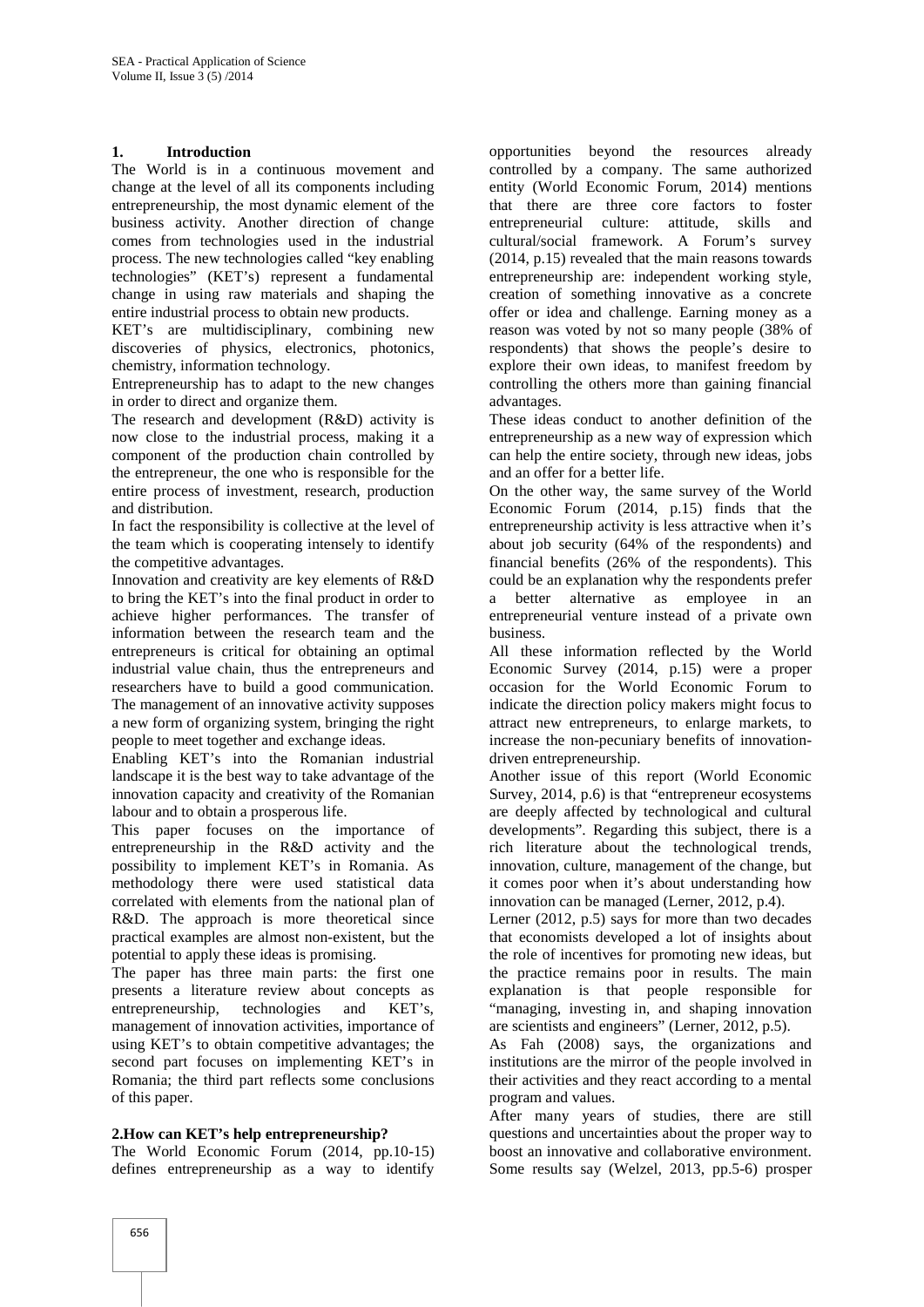societies are more creative because education and information are diffused at a mass level.

Even if it is well known that better ideas are created individually or in small groups, they can be modified and improved after they are shared in proper networks at the right moments (Leadbeater, 2010, p.7). In this way, creativity becomes a collaborative activity (Leadbeater, 2010, p.8).

For a long period of time, the work of scientists developed knowledge within the borders of one discipline. Today we assist to a cross border interaction among many sciences, a propagation of advances to many fields of knowledge. The right question born in this situation is how people with different specialisations can work together in a multidisciplinary environment? One of the proper answers comes from Leadbeater: the trust (Leadbeater, 2010, p.35), the goal of the group achieving a common interest (Leadbeater, 2010, p.39) regarding the use of the resources (Leadbeater, 2010, p.54) to obtain concrete results. All these reflect a sort of intelligence mix which creates the intelligence of the group (Leadbeater, 2010, p.69).

As Leadbeater (2010, pp.78-79) says there will always be a starting point when "somebody" and "something" are the core of the resources procurement, then a need to persuade the others to work, to share and to communicate together. Shortly, a good collaboration means the mix of the right people to cooperate and generate new ideas even if their way of thinking is different. Scott E. Page mentioned by Leadbeater (2010, pp. 81-82) says that collective people are intelligent when their opinions are different, but supportive and freely expressed. He says that these kinds of groups are more efficient only if they are well organized in terms of order and a proper way to communicate their ideas.

Leadbeater (2010, p.7) talks about two kinds of economies, one for the things and the second for the ideas.

The ideas guide to new discoveries and as Lerner says (2012, p.16) there are innumerable studies that focus on the link between the "new discoveries and economic prosperity across nations". In Lerner's opinion (2012, p.15) there are two ways for a society to prosper: working harder for long time or through innovation, which is more desirable in a world of diminishing resources.

The main focus of the nowadays economic activity is the small consumption of the raw materials through new technologies with substantial advantages. Every technological change designs a new industrial landscape with impact on the countries' competitiveness and on their existence on the market. The new developers called pioneers bring their own contribution to the technological evolution and to the new born industries with little connection to the past.

The characteristics of these evolutions rely on high levels of cooperation between private companies, state and universities as a result of a certain cultural approach for developing an innovative chain. Each entity has its own contribution. Universities usually supply ideas and highly qualified labour, private companies develop them into practice, propagating new products on the market, with the help of the state that can be an environment catalyst.

The new industries created in this manner are the results of a wide range of multidisciplinary research that integrates fields like information technology, electronics, communications, chemistry, physic and are applied in almost all the industries known, called the industries of a new era. All this knowledge mix is called by IDEA et al. (2012) key enabling technologies or shortly KET's. There are six types of KET's: photonics, nanotechnology, biotechnology, advanced materials, micro-systems and advanced manufacturing systems (IDEA et al., 2012).

Nanotechnologies refer to the dimensions smaller than 100 nm, applications are used through electrical, magnetic, mechanical, biological an optical procedures at the molecular level (European Commission, 2010, p.77).

The micro-systems suppose miniaturization of the integrated components, combining semiconductor technologies with nanotechnologies applied to silicon structures smaller then 100nm (European Commission, 2010, p.77).

Biotechnology is based on the use of microorganisms in the industrial production of bio materials, bio-fuels, textiles, paper, within an environmentally-friendly process by recycling the "wastes" as raw materials (European Commission, 2010, p.77).

Advanced materials enable better properties than traditional materials, they are applied in all industries, affording low costs with high performance and a positive impact on environment in comparison with the traditional products (European Commission, 2010, p.77).

Photonics use photons replacing electronics by combining physics, nanotechnologies, material sciences, biotechnology, chemistry, electric engineering in the development of laser, electronics, optic fibres (European Commission, 2010, p.77).

Advanced manufacturing systems integrate production systems, equipments and processing controlled by remote communication (IDEA et al., 2012, p.26).

The main characteristics of KET's are their location into the small and medium sized companies placed in clusters. As IDEA et al. (2012, p.33) says, KET's require substantial investments and often support by the state. Even it seems a paradox when it's about huge amount of money in small and medium enterprises, this form of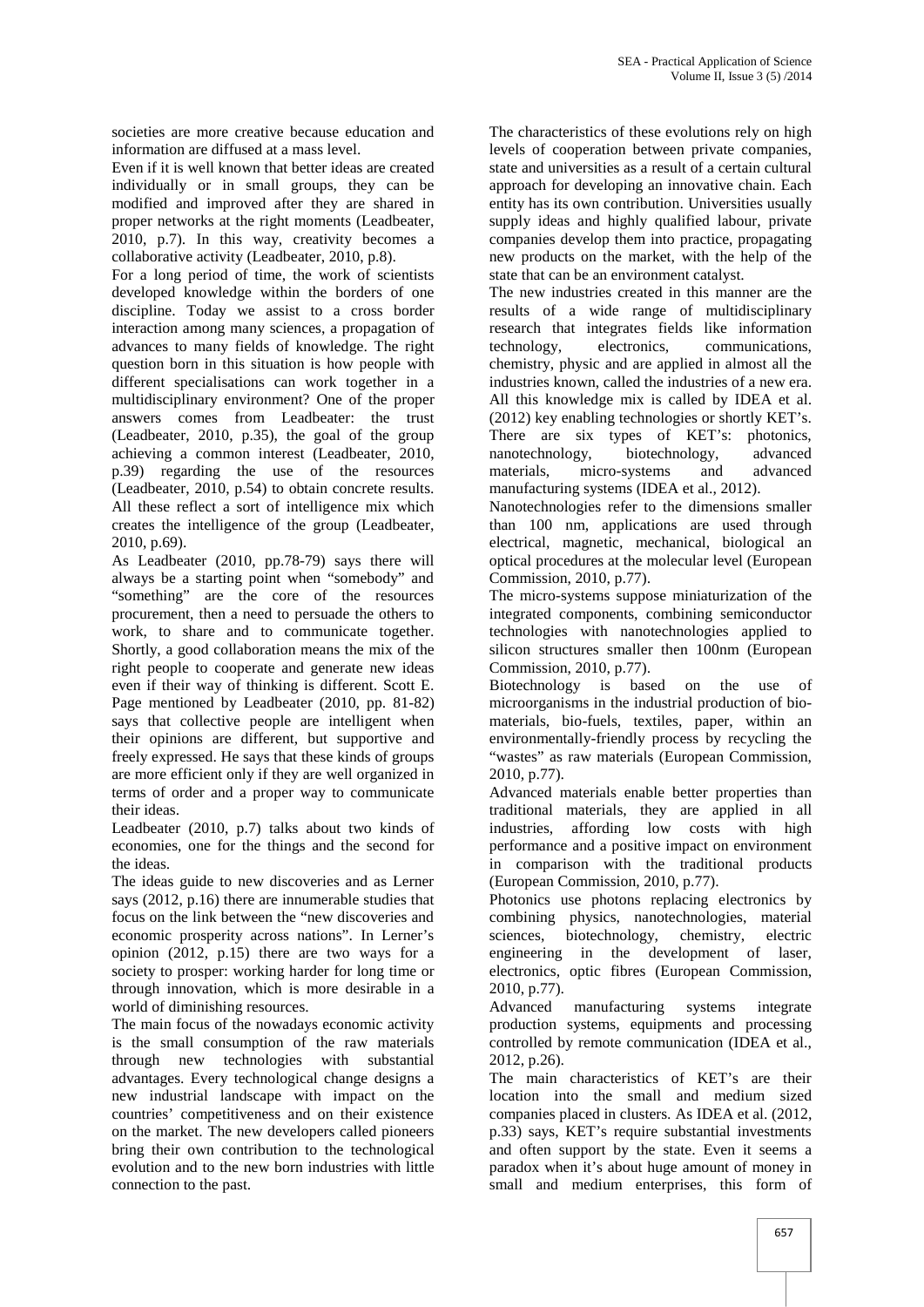economic activity is suited to offer flexibility, communication and the best control. A small or medium sized company has its limit in creating complex networks, but it can cooperate efficiently at the international level.

IDEA et al. (2012, p.39) explains that not all the countries can be intensive in all the KETs. Because of the country's conditions or the way the actors act, they sometimes choose only one or more technologies, the so called "smart choice" ((IDEA et al., 2012, p4) as a consequence of what Lerner (2012, p.28) shows: the fundamental science has little impact on commercial applicability and the effort is concentrated on finding the right way to do better and to create competitive advantages.

## **3.Building a Romanian entrepreneurship in the research field**

This paper tries to find a realistic answer to the question: is it possible to follow the global trend of KET's and to foster them in Romania? The first approach is from the philosophical point of view, with the help of questions and answers that can argue and analyse ideas starting from a realistic picture of Romania nowadays supplied by statistical data correlated with elements of the national plan of R&D. Why is philosophy suitable and helpful in analysing an economical reality? Since it's about new technologies, the statistical data do not reflect a presence on the market. Besides a philosophical way of thinking offers results that could be analysed again in the near future by the new thinkers and develop new perspectives of these ideas (Nagel, 2014, p.10) maybe finding better realities than this paper.

The mechanism for obtaining the right answer is logical and simple: first it's important to understand where Romania is, according to the conditions required for implementing KET's; second it's important to understand if Romania really wants to follow this trend and to find what really does in this direction; third according to the theory and successful examples, it's important to understand what can be done for implementing KET's in this country and what is the role of the entrepreneurs.

## **3.1. Where is Romania according to KET's?**

As was written before, KET's require a very high qualified labour, integrate huge activity of research and development and capital intensive investments. They can be better developed in small and medium sized companies organized in clusters. They often receive the state support in terms of founds and proper policies. In the following, these directions will be drowning through some statistical data or information supplied by authorized Romanian entities.

 The Research and Development activity According to the National Strategy for Research, Development and Innovation 2014-2020 (2014, p.

6), there are some insights about the strategy 2007- 2013. The last plan focused on the growth of the scientific production and the quantitative increase in the human capital research. Another target was obtained successfully as a result of internationalization process by increasing the quantity and the quality of the scientific publications and due to this the R&D projects evaluation become international. In comparison with international standards, Romania does not benefit from a consistent number of researchers. A critical mass misses to implement and develop issues in promising directions, especially regarding the multidisciplinary approach. The number of economy researchers decreased and the foreign companies do not show any interest in the research field. The intra and inter sector mobility is limited with a little impact on knowledge propagation.

As EUROSTAT (2014) shows the research and development activity in Romania is the poorest supported by the state in comparison with all the other European members arriving at 0.42% of GDP in 2012. On the other way, the same EUROSTAT (2014) shows the research activity is almost disconnected to the business environment and state: 0,12% in 2012 in business sector, 0,20% in government sector and 0,10% in higher education sector.

Due to these figures it's obvious the fact that the R&D sector in Romania is not seen as central point for the development.

 High level qualified labour in terms of present and the future

A statistical survey regarding the education in Romania (EDU-01, 2014) reflects that more than 40% of the total students study technical or industrial insights in 2012, which is a promising direction for the future. There is hope for equilibrium between the education offer, the level of the specialized future labour and the expectations of the companies that use this work force. All are difficult to be measured but likely it is not the direction where this study can be interested in.

Looking at the present, the IDEA et al. (2012, p.16) supplies a cruel Romanian reality regarding the KET's showing no sign of activity.

The same source (IDEA et al, 2012) reveals that there is no important actor playing on the patent market, but there are some universities or projects founded by European Union with no significant impact.

 Small and medium sized companies organized in clusters

The Association of clusters from Romania (Clustero, 2011-2014) concentrates a few clusters in different fields where there is a national interest for boosting competitiveness. Those based in electronics could be a proper place to implement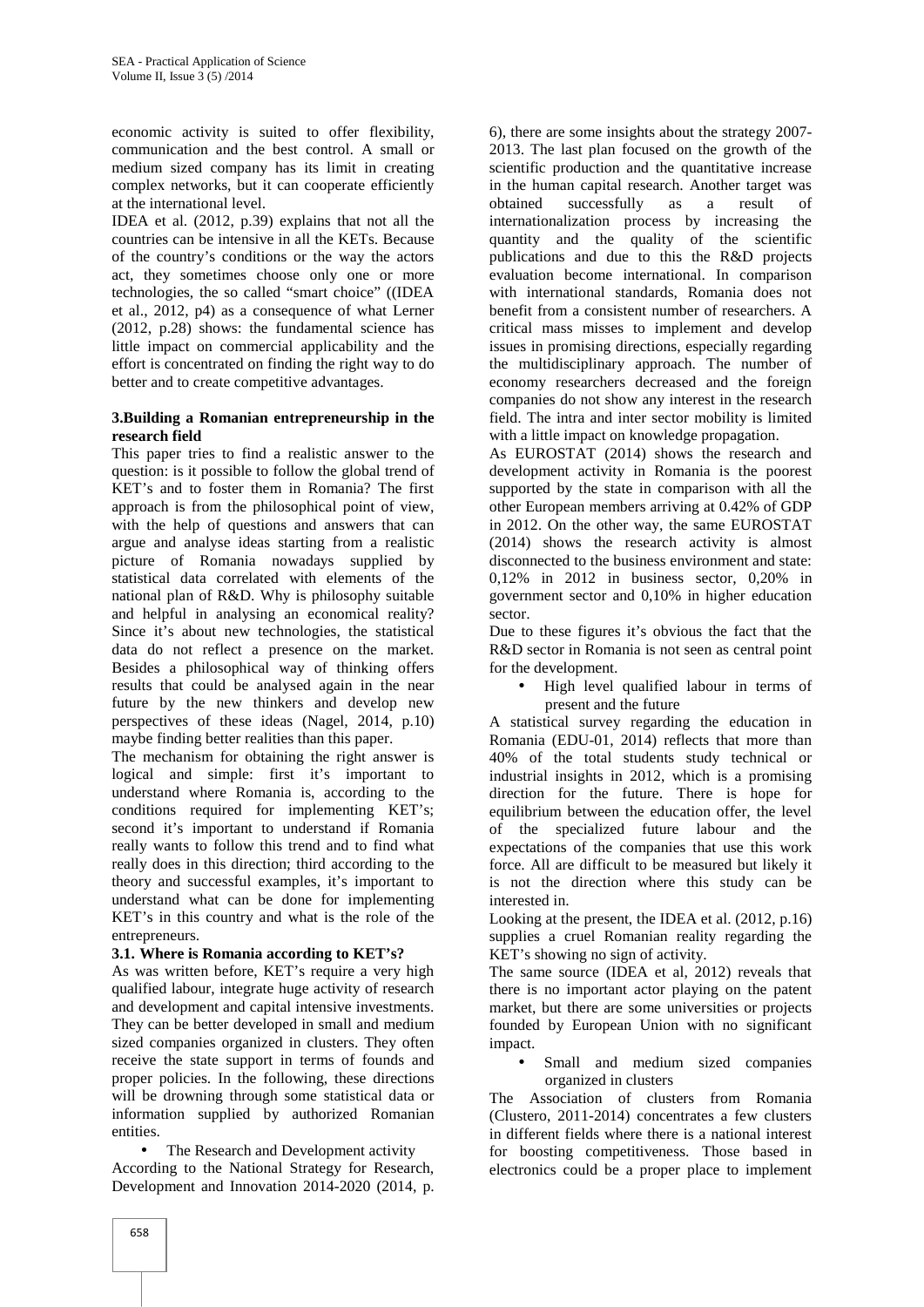KET's. As a study supplied by ObservatoryNano Work (2011, p.17) shows the distribution in Europe of funding new discoveries was dedicated more to companies and less for the research institutes that means the private sector has a real interest in the applied research.

In comparison with other European clusters, in Romania the existing model is pioneering, but there is something very important missing here: an intensive activity of research. This pushes the limits between what is a Romanian cluster and how really works a modern cluster abroad, where KET's are on the every actor's list: state, research institute and private companies.

#### • Entrepreneurship

The small and medium sized enterprises cover a turnover about 57% of the total turnover existing on the market (IMM-01, 2014) which means the important role of this kind of economic organization. Even if they seem so important for the economy, the entrepreneurship meets difficult environment conditions, uses unstable labour in terms of fidelity, has fragile connection with policy makers, and suffers of high level state taxes instead of support.

All this information above reflect weaknesses in terms of R&D activity, no proper state investments, a small number of researchers and no existing of any important actor (research institute, private company or state) involved in KET's or patents with national impact. It seems the future labour will be specialized in the new direction, and real hope could appear from the entrepreneurship and from some existing clusters.

## **3.2. Where does Romania want to go to?**

After seven years of experience with the first research strategy 2007-2013, thirteen fields were selected according to the results obtained - patents and dissemination of results - (National Strategy 20014-2020, pp.11-31). The National Strategy for Research, Development and Innovation 2014-2020 is based on the idea to move from the competitiveness generated by costs to that based on innovation. The core of this plan is represented by the intention to create a dynamic entrepreneurship environment as a consequence of some policies in the directions of fiscal, public acquisitions of innovation, founding the public and private research sector, regulations of the patents, human capital and the research and development governance. To stimulate the private sector the Government plans to offer credits and expenditures deductions with better conditions than in the past. A solution to encourage the R&D private sector is to be found.

It's for the first time when the National Strategy regarding the R&D activity refers explicitly to the KET's (National Strategy 20014-2020, pp.17-18) trying to follow the European Union 2020 Strategy where the KET's are the trend for boosting SME,

innovation, technological innovation for every European country, even Romania. One main idea is worth to be mentioned: the entrepreneurship based on innovation.

As a result of this optimistic plan, Romania targets to increase the R&D expenditure to 1% of GDP for public sector and another 1% of GDP for private sector. In the same direction, the number of researchers from private sector will be tripled. All the figures show a very ambitious plan, but it's better to wait for the reality.

Starting with the first of July 2014, the Romanian Government offers some subsidies for companies that create workplaces in a number of industrial fields considered strategically for the national competitiveness (Ministry of Finances, 2014). There are voices claiming the inefficiency of this decision, but it is successful for those activities where there is a lot of work to do.

At least the future seems more optimistic than the present. The National Strategy for the Research, Development and Innovation mentions directly the intention for developing the private sector of the research with the help of the entrepreneurship for innovation (National Strategy 20014-2020, p.14). To make this to come true, Government policies will be settled.

The seven years between 2014- 2020 could be enough for some countries to make some substantial breakthrough, but for Romania could easily be not enough to obtain the expected results. Besides a good plan, awareness is required and to understand exactly the steps needed to be implemented to reach the final goal that is a new kind of industry based on the best technologies.

## **3.3 New ideas for entrepreneurs**

This paper insists on the idea that entrepreneurship in the research field is the best way to implement KET's in Romania, to boost education in the right direction, following the technological trends and to push the state to act. Taking into account the experience of the state in the research filed until now, waiting for the first state's step it's like waiting in vain and loosing more and more chances to get some advances in this direction.

Entrepreneurs are usually people with vision. Maybe there are some of them who identified the new directions unexplored by the others. What could stop them?

As the World Economic Forum (2014, p.15) shows, most of the people want to be involved in an entrepreneurial activity as an independent working style. As it was mentioned in this paper, the KET's suppose an interdisciplinary work interacting with many people with different backgrounds which means a certain culture of cooperation.

The same survey (World Economic Forum, 2014, p. 15) reveals the intention of the potential entrepreneur to offer creativity or new ideas. When the offer it's a product that integrates KET's this is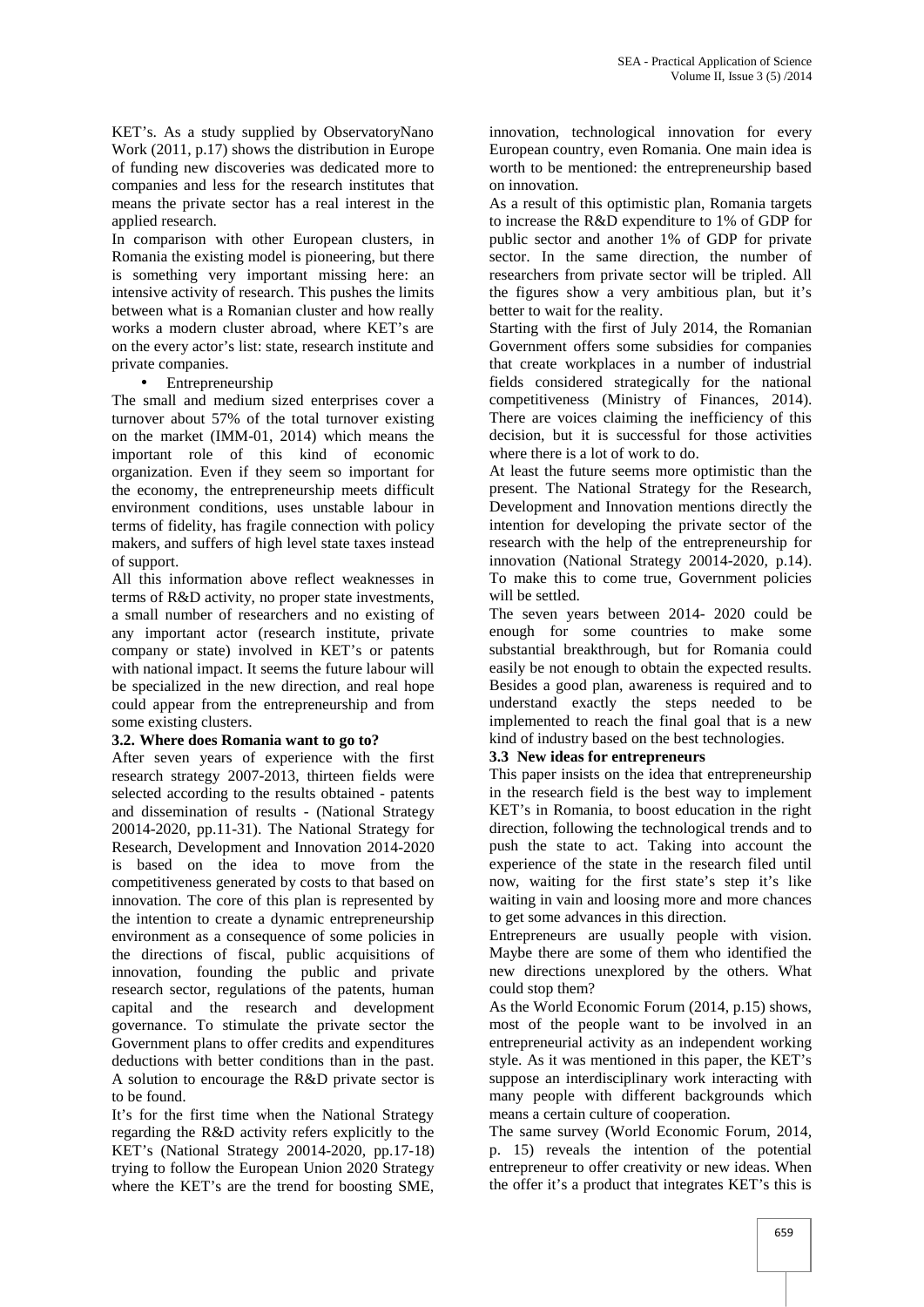creative indeed, but there are few chances to be the result of own ideas, rather then a group's ideas.

In terms of financial benefits or job security, KET's projects could take years or decades and sometimes the results could fail. For this reason, the investment and founds procurement for maintaining the activity could be an entrepreneurial nightmare.

This means that an entrepreneurial activity in the multidisciplinary research field suppose a new form of managing and organizing system. Lerner (2012, p. 5) said the main problem of this kind of activity is the fact that scientists and engineers were responsible for driving it.

Starting with this, maybe the best way for implementing every kind of a research program is to create managers for this activity and this suppose a learning practice from the other's more specialized, from abroad. These managers should be people with entrepreneurial skills, experienced in working with different people and having the ability to open doors. This kind of person has to be able to work in two ways to get a good start: to collect ideas from companies regarding their needs and then finding the right groups to develop new products for them or to pick ideas directly from creative people and developing them as new offers for the market. On the other way, when it's about KET's, maybe the right way could be a partnership with an existing and experienced company or research institute to implement and spread knowledge and in time to settle cooperation in different levels of the value chain using patents already registered.

As a model of innovative organisation, Lerner's (2012, p. 5) proposal is to create a "hybrid model" that combines features of a laboratory owned by a corporation and a venture-backed start-up. This concept exists more in theory than it is implemented (Lerner, 2012, p. 6).

There are some insights belonging to Steve Kaplan and Per Stromberg and presented in Lerner's book (2012, p. 67) about the way venture founds or investors evaluate where to invest. In this way there are some external factors as the evolution of the market, the depth of the entrepreneur's knowledge, dedication to work, ethics and finally the firm's performance.

Ventures owning factories and equipments or important assets seem safety to be found (Lerner, 2012, p. 68). Even Lerner (2012, p. 122) states that these times are the worst ones for investing because of low investments returns and non-persuasive business plans, but the programs focused on high technologies – biotechnology, software and energy are most appreciated by investors.

Thus the alternative of cooperation or joint venture is the best, since investors are interested in company reputation and through this the trust is a key point to persuade some investors.

The essential element for this approach remains the entrepreneur who is the one able to find the right partners and to organise the process: finding the structure of the proper joint venture (it could be a research institute, a foreign research company or a private company) and to collect financial resources from the partners or from other financial institutions, international research programs or private investors.

Another important step in doing such an activity is finding people to create a productive and good team. Until looking for the future, it's better to concentrate on the present. It is obviously, there is not a critical mass achieved in the number of researchers, but some of them could be trained through stages abroad. The key factors for stimulating researchers in innovation or patent creation are financial and non-pecuniary reward, as respect and recognition (Lerner, 2012, p. 54). Even if the studies show (Lerner 2012, p. 54), the payment for performance seems to be the best way for a productive research activity. But other studies show (Lerner, 2012, p. 55) individuals are creative when they are not under external pressures. In this case, the monetary rewards could be an external pressure that kills new ideas.

On the other side, working in a group makes sometimes difficult to commensurate everybody's contribution. That is why the importance of non pecuniary benefits is not to be neglected. Especially in the laboratory experiments the incentives stimulates the work if they are properly designed.

In the R&D field, the advances are spread in the proximity of the researchers and do not reach the investors or entrepreneurs environments. The transfer of information from one group to the other, from researchers to entrepreneurs is crucial. This is the most sensitive obstacle to achieve progress. Improvement could come from the both directions: the researchers could signal their findings to the entrepreneurs and in the same time, the entrepreneurs could synchronize their activity with the researchers.

There are many other ways to find the right people and involve them into the programs. When it's about technology, the quality of people is very important. The success key is to find the right person. Maybe sometimes not only researchers or high qualified people are needed, but even creative people with vision. It is an art to find them, but it is a master to put them together and explore their potential as an amount of skills and ideas. Sometimes, innovative companies can invest venture capital offering founds for original ideas possible to be developed.

Every entrepreneurial effort should be done in a proper environment created by the public sector if it's about research or any other activity. Some studies show (Lerner, 2012, p. 144) "firms in technology-intensive industries patent more, and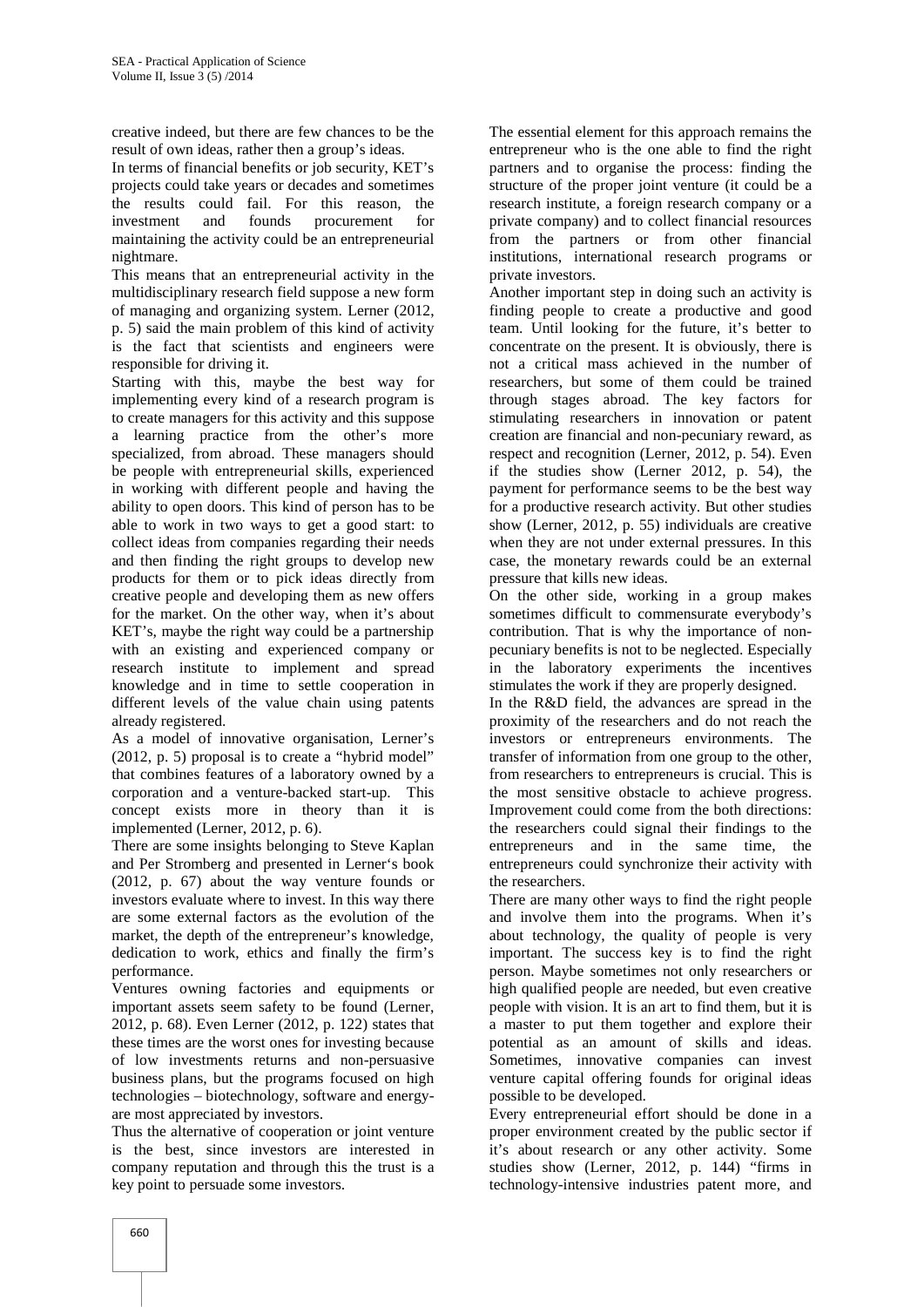those patents are more frequently cited, if they are based in nations with forgiving bankruptcy laws than in countries that are pro-creditors". In other terms it's about the way of how society punishes failure taking into account that innovative activity sometimes fails.

Another ways for the state to foster entrepreneurship is to enhance immigration of talents (Lerner, 2012, p. 144), create an academic base (Lerner, 2012, p. 146), being aware of the importance of the tax policy (Lerner, 2012, p. 147) and making ease the process of going public (Lerner, 2012, p. 148) which can help companies to get validation on the market and offering better conditions and specialists in patent registration.

As a conclusion to all these from above, the entrepreneurship in the research field is the key to success if the right people meet together and cover the best ideas making them to come true.

## **4. Conclusions**

Entrepreneurship is the best way to explore new ideas and creativity, but it is not easy for everyone to join in, since special skills are required and own values are fundamental to be observed. Creativity is a common feature of the developed societies and here technology is spread at the mass level. Technology and cultural development have strong impact on all the business systems, even on entrepreneurship. For this reason it's important to understand better how innovation can be managed. The management of innovative entities was ensured by people with no economic background. Researchers and engineers were the first choice in develop the management teams, but they proved to be unsuited for this work.

To be innovative is like following the right route and the trend that exists on the market, and this means to develop a cooperative, multidisciplinary environment, to stimulate cooperation and identify where advantage could be created. Practical data show the link between new discoveries and prosperity of the nation. In the same time, to become prosper is like a choice between doing an easy work of innovation or working harder; it seems that who selects the first choice obtains competitive advantages.

On the other hand, the crises of the natural resources, pushes to smaller and smaller levels of raw material consume. Innovative advances respond to such needs, and they are the results of good cooperation between state, private companies and research institutes and academies. New directions are opened by combining advances from activity is<br>developed information technology, electronics, communications, chemistry, physics, involving people with high skills and requiring intensive investments. These advances are called KET's developed in accordance to the country conditions to enable one or more such technologies. It is

generally agreed that these KET's are the best way to create competitive advantages and making the right thing at the right time.

This paper tries to find a realistic answer if it is possible to follow the global trend of KET's and foster them in Romania. The good news could be that there are a lot of things to do and the World is a place full of good practices.

According to the National Strategy for Research, Development and Innovation 2014-2020, the European objectives are comprised and targeted to be accomplished in the mentioned time. Theoretically the state has an intention to develop the activity of research and development. It is not the right moment to wait for a miracle, but to act as individual decisions, using entrepreneurial skills to boost research activity and implementing some proper KET's.

To enhance an entrepreneurial activity in the multidisciplinary research field supposes a new form of managing and organizing system observing the following goals:

 creating suitable conditions for managers with entrepreneurial skills and learning practice from the other's abroad.

 a theoretical Lerner's concept "hybrid model" that combines features of a laboratory owned by a corporation and a venture-backed start up should be a model to implement and try as an experiment, but a partnership is recommended to get benefits from the trust and good reputation of the partners.

• involving people with ideas and vision to a cooperative, multidisciplinary environment to identify where advantage could be created

 observe the transfer of ideas between researchers and entrepreneurs.

The state has a key role and the duty to act in the following directions:

- enhance immigration of talents
- create an academic base
- create a proper tax policy
- make ease the process of going public
- offer better conditions and specialists in patent registration.

Meeting the above mentioned goals, through high levels of cooperation between private companies, state and academies, creativity and innovation will boost new ideas for a better life in a healthier environment.

Discussing about entrepreneurship in the research activity is a very complex issue that need to be continuously. Every direction recommended in the conclusions could be an interesting approach for new studies, but an important direction will be developed through understanding if new technologies that are not